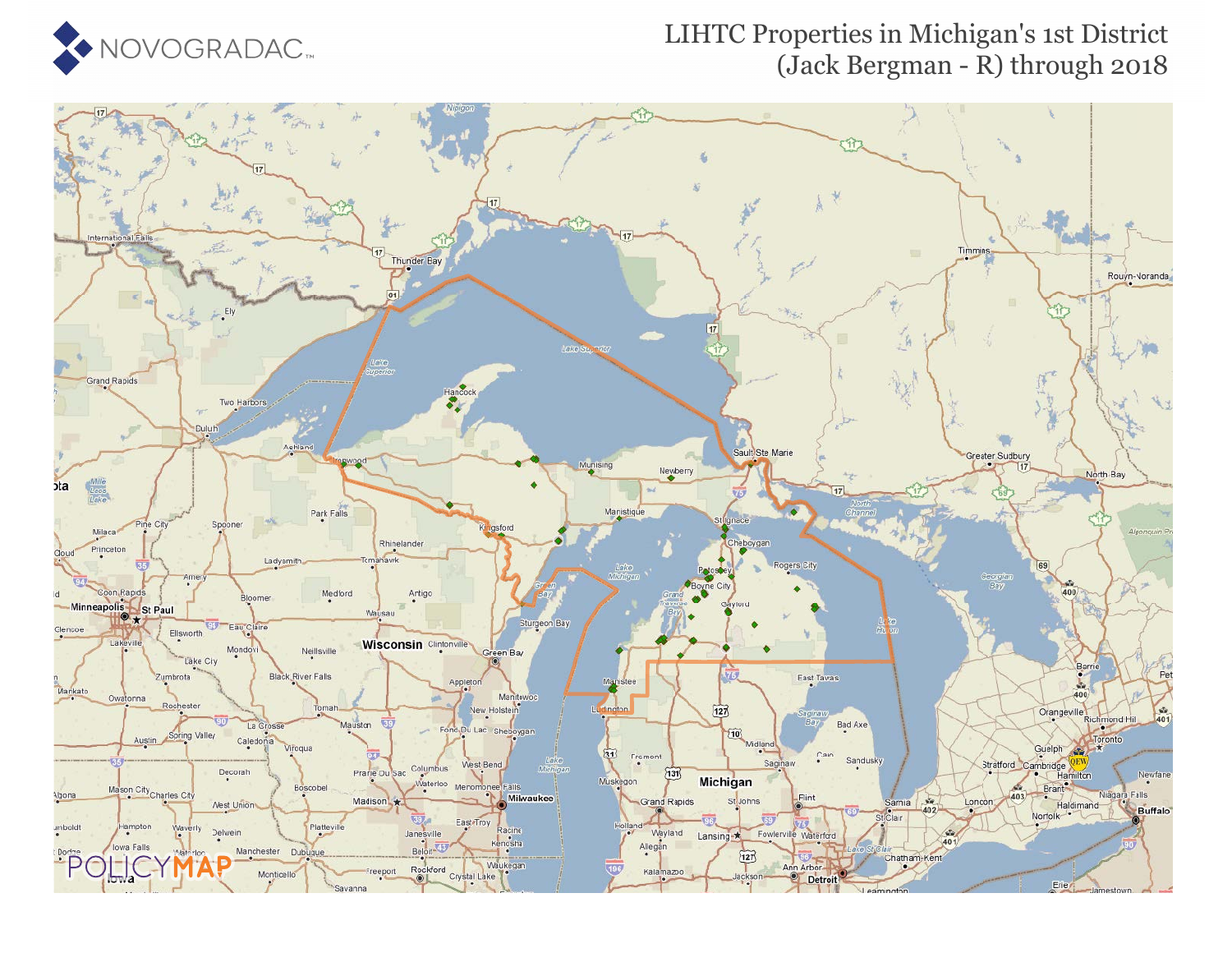| <b>Project Name</b>                         | <b>Address</b>                          | <b>City</b>                | <b>State</b>           | <b>Zip Code</b> | Nonprofit<br><b>Sponsor</b> | <b>Allocation</b><br><b>Year</b> | <b>Annual</b><br><b>Allocated</b><br><b>Amount</b> | <b>Year Placed</b><br>in Service | <b>Construction Type</b> | <b>Total</b><br><b>Units</b> | Low<br><b>Income</b><br><b>Units</b> | <b>Rent or</b><br><b>Income</b><br><b>Ceiling</b> | <b>Credit</b><br>Percentage                   | Tax-<br><b>Exempt</b><br><b>Bond</b> | <b>HUD Multi-</b><br>Family<br><b>Financing/Rental</b><br><b>Assistance</b> |
|---------------------------------------------|-----------------------------------------|----------------------------|------------------------|-----------------|-----------------------------|----------------------------------|----------------------------------------------------|----------------------------------|--------------------------|------------------------------|--------------------------------------|---------------------------------------------------|-----------------------------------------------|--------------------------------------|-----------------------------------------------------------------------------|
| <b>VILLAGE APTS</b><br>(BELLAIRE)           | 112 BIRCH ST                            | <b>BELLAIRE</b>            | MI                     | 49615           | No                          | 1996                             | \$0                                                | 1996                             | Acquisition and Rehab 44 |                              | 44                                   |                                                   | $30\,\%$ present $\,$ No value                |                                      |                                                                             |
| <b>FORWOOD APTS</b>                         | 220 W IRON ST GWINN                     |                            | MI                     | 49841           | No                          | 1996                             | \$0                                                | 1997                             | Acquisition and Rehab 32 |                              | 32                                   |                                                   | 30 % present $\,$ No $\,$<br>value            |                                      |                                                                             |
| NORWOOD APTS                                | 1025 NORWAY<br><b>ST</b>                | <b>NORWAY</b>              | $\mathbf{M}$           | 49870           | No                          | 1996                             | $\$0$                                              | 1997                             | Acquisition and Rehab 16 |                              | 15                                   |                                                   | $30\,\%$ present $\,$ No value                |                                      |                                                                             |
| <b>PARK MEADOWS</b>                         | 250 BETTY DR GAYLORD                    |                            | MI                     | 49735           | No                          | 1995                             | \$0                                                | 1997                             | New Construction         | 80                           | 79                                   |                                                   | $70\,\%$ present $\,$ No value                |                                      |                                                                             |
| WHISPERING WIND<br><b>APTS</b>              | 600 CHERRY ST MANISTIQUE                |                            | MI                     | 49854           | No                          | 1997                             | \$0                                                | 1997                             | Acquisition and Rehab 32 |                              | 31                                   |                                                   | $30\,\%$ present $\,$ No value                |                                      |                                                                             |
| <b>BAY HILL I</b>                           | 708 BAY HILL<br>DR                      | TRAVERSE CITY MI           |                        | 49684           | No                          | 1996                             | \$0                                                | 1998                             | New Construction         | 150                          | 45                                   |                                                   | $30\,\%$ present $\,$ Yes value               |                                      |                                                                             |
| <b>AVERY SQUARE</b>                         |                                         | 510 ASHMUN ST SAULT SAINTE | $\mathbf{M}\mathbf{I}$ | 49783           | No                          | 1995                             | $\$0$                                              | 1999                             | New Construction         | 57                           | 29                                   |                                                   | $70\,\%$ present $\,$ Yes value               |                                      |                                                                             |
| <b>GRAYLING PINES</b><br><b>FAMILY APTS</b> | 597 MEADOWS<br>DR                       | GRAYLING                   | $\mathbf{M}$ I         | 49738           | $\mathbf {No}$              | 1998                             | \$0                                                | 1999                             | <b>New Construction</b>  | 24                           | 24                                   |                                                   | 30 % present $\,$ No $\,$<br>value            |                                      |                                                                             |
| <b>HILLSIDE CLUB APTS</b>                   | 2002 E<br>MITCHELL RD                   | <b>PETOSKEY</b>            | MI                     | 49770           | No                          | 1998                             | \$0                                                | 1999                             | <b>New Construction</b>  | 56                           | 56                                   |                                                   | $70\,\%$ present $\,$ No value                |                                      |                                                                             |
| WHISPERING PINES<br><b>SENIOR</b>           | 595 MEADOWS<br>DR                       | GRAYLING                   | $\mathbf{M}$ I         | 49738           | $\rm\thinspace No$          | 1998                             | \$0                                                | 1999                             | <b>New Construction</b>  | 24                           | 24                                   |                                                   | $30\,\%$ present $\,$ No value                |                                      |                                                                             |
| <b>BAY HILL II</b>                          | 600 BAY HILL<br>DR                      | TRAVERSE CITY MI           |                        | 49684           | No                          | 2001                             | \$0                                                | 2000                             | <b>New Construction</b>  | 72                           | 36                                   |                                                   | 30 % present Yes<br>value                     |                                      |                                                                             |
| <b>LOST CREEK APTS</b>                      | 781 LOST CREEK $_{\rm MARQUETTE}$<br>DR |                            | $\mathbf{M}\mathbf{I}$ | 49855           | $\rm\thinspace No$          | 2000                             | \$0                                                | 2000                             | New Construction         | 150                          | 91                                   |                                                   | 30 % present $\,\rm \gamma_{\rm es}$<br>value |                                      |                                                                             |
| THE VILLAGE AT BAY<br>RIDGE                 | 3848 SILVER<br><b>LAKE RD</b>           | TRAVERSE CITY MI           |                        | 49684           | $\rm\thinspace No$          | 2002                             | $\$0$                                              | 2000                             | New Construction         | 120                          | 51                                   |                                                   | $30\,\%$ present $\,$ Yes value               |                                      |                                                                             |

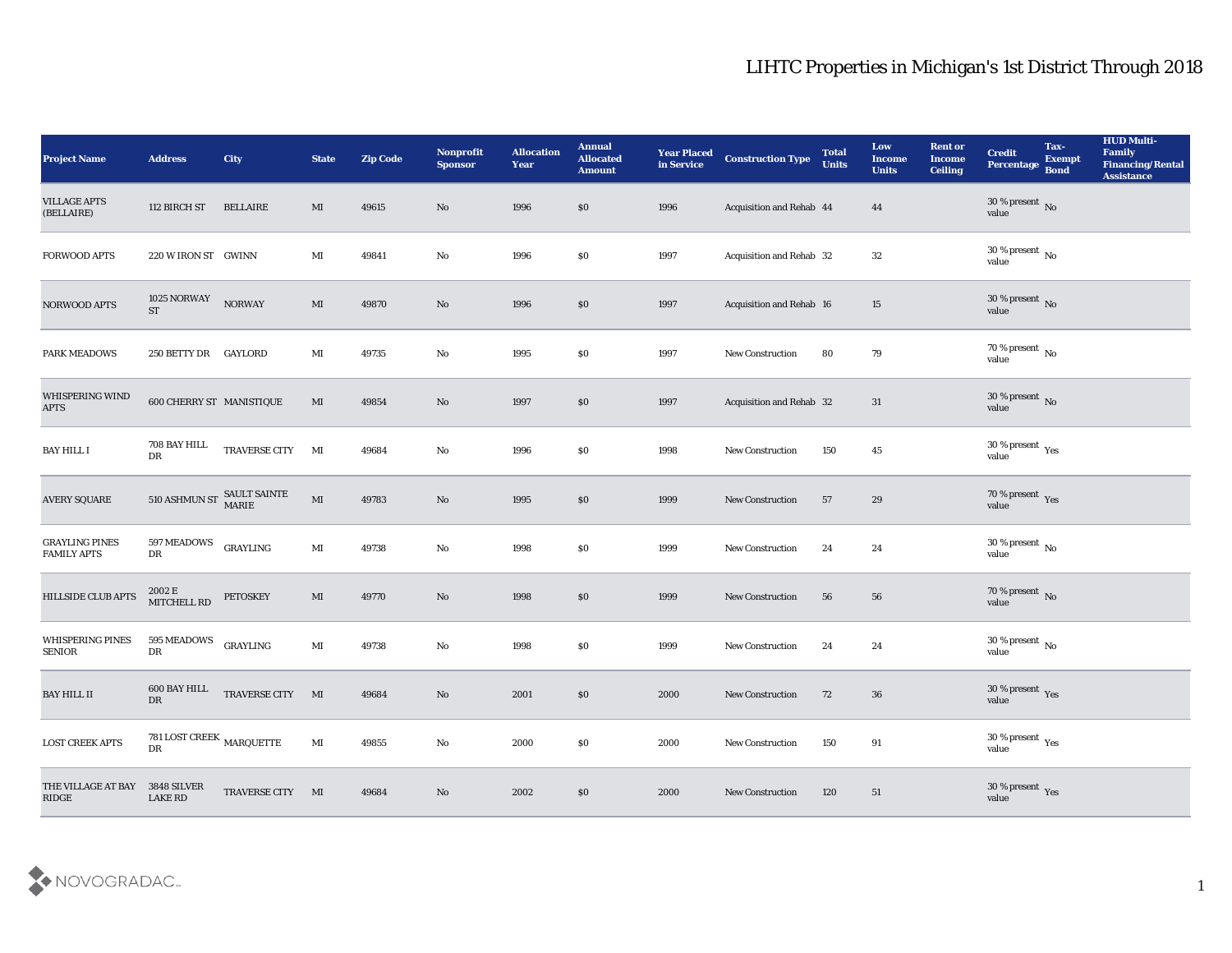| <b>Project Name</b>                          | <b>Address</b>                    | <b>City</b>                      | <b>State</b>           | <b>Zip Code</b> | Nonprofit<br><b>Sponsor</b> | <b>Allocation</b><br><b>Year</b> | <b>Annual</b><br><b>Allocated</b><br><b>Amount</b> | <b>Year Placed</b><br>in Service | <b>Construction Type</b>        | <b>Total</b><br><b>Units</b> | Low<br><b>Income</b><br><b>Units</b> | <b>Rent or</b><br><b>Income</b><br><b>Ceiling</b> | <b>Credit</b><br>Percentage                          | Tax-<br><b>Exempt</b><br><b>Bond</b> | <b>HUD Multi-</b><br>Family<br><b>Financing/Rental</b><br><b>Assistance</b> |
|----------------------------------------------|-----------------------------------|----------------------------------|------------------------|-----------------|-----------------------------|----------------------------------|----------------------------------------------------|----------------------------------|---------------------------------|------------------------------|--------------------------------------|---------------------------------------------------|------------------------------------------------------|--------------------------------------|-----------------------------------------------------------------------------|
| <b>ASPEN II APTS</b>                         | 500 W N ST                        | <b>GAYLORD</b>                   | MI                     | 49735           | No                          | 2000                             | $\$0$                                              | 2001                             | Acquisition and Rehab 32        |                              | 32                                   |                                                   | $30\,\%$ present $\,$ No $\,$<br>value               |                                      |                                                                             |
| PINE COVE APTS                               | <b>1001 MAY ST</b>                | <b>CHARLEVOIX</b>                | MI                     | 49720           | No                          | 2000                             | \$0                                                | 2001                             | Acquisition and Rehab 54        |                              | 53                                   |                                                   | <b>Both 30%</b><br>and 70%<br>present value          | No                                   |                                                                             |
| <b>DEER MEADOWS</b>                          | 315 E DIVISION<br><b>ST</b>       | <b>BOYNE CITY</b>                | MI                     | 49712           | $\rm\thinspace No$          | 2000                             | \$0                                                | 2001                             | New Construction                | 30                           | 30                                   |                                                   | $70\,\%$ present $\,$ No value                       |                                      |                                                                             |
| LIGHTHOUSE VILLAGE 400 DUNCAN<br><b>APTS</b> | AVE                               | CHEBOYGAN                        | MI                     | 49721           | No                          | 2002                             | $\$0$                                              | 2001                             | New Construction                | 48                           | 48                                   |                                                   | $30\,\%$ present $\,$ Yes value                      |                                      |                                                                             |
| THORNTREE APTS                               | 3300<br>THORNTREE<br>DR           | <b>GLADSTONE</b>                 | MI                     | 49837           | No                          | 2002                             | \$0                                                | 2001                             | <b>New Construction</b>         | 57                           | 36                                   |                                                   | 30 % present $\,\rm \gamma_{\rm e s}$<br>value       |                                      |                                                                             |
| <b>ASPEN HILLS</b>                           | <b>1291 OAK TER</b><br>${\rm DR}$ | TRAVERSE CITY MI                 |                        | 49686           | No                          | 2002                             | \$0                                                | 2002                             | <b>Acquisition and Rehab 70</b> |                              | 69                                   |                                                   | <b>Both 30%</b><br>and 70%<br>present value          | No                                   |                                                                             |
| <b>ASPEN I APTS</b>                          | 300 W N ST                        | GAYLORD                          | MI                     | 49735           | No                          | 2001                             | \$0                                                | 2002                             | Acquisition and Rehab 48        |                              | 47                                   |                                                   | $30\,\%$ present $\,$ No value                       |                                      |                                                                             |
| PINE COVE APTS                               | <b>1001 MAY ST</b>                | <b>CHARLEVOIX</b>                | MI                     | 49720           | No                          | 2002                             | $\$0$                                              | 2002                             | Acquisition and Rehab 40        |                              | 30                                   |                                                   | $30\,\%$ present $\,$ No value                       |                                      |                                                                             |
| CHERRY HILL APTS                             | 579 RAMSDELL MANISTEE<br>RD       |                                  | $\mathbf{M}$ I         | 49660           | No                          | 2001                             | \$0                                                | 2002                             | New Construction                | 48                           | 48                                   |                                                   | <b>Both 30%</b><br>and 70%<br>present value          | No                                   |                                                                             |
| DRUMMOND ISLAND<br><b>APTS</b>               | 33142 S SOCIA<br><b>SUB RD</b>    | <b>DRUMMOND</b><br><b>ISLAND</b> | $\mathbf{M}$           | 49726           | No                          | 2002                             | \$0                                                | 2002                             | Acquisition and Rehab 24        |                              | 23                                   |                                                   | <b>Both 30%</b><br>and 70%<br>present value          | No                                   |                                                                             |
| HILLSIDE CLUB PHASE 405<br>П                 | VALLEYCREST                       | <b>PETOSKEY</b>                  | MI                     | 49770           | No                          | 2003                             | \$0                                                | 2002                             | <b>New Construction</b>         | 104                          | 64                                   |                                                   | 30 % present $\rm\thinspace\gamma_{\rm es}$<br>value |                                      |                                                                             |
| <b>HORIZON APTS</b>                          | 1288 GEESEY<br>AVE                | $_{\rm MIO}$                     | $\mathbf{M}\mathbf{I}$ | 48647           | $\rm\, No$                  | 2001                             | $\$0$                                              | 2002                             | Acquisition and Rehab 24        |                              | 24                                   |                                                   | Both $30\%$<br>and $70\%$<br>present value           | No                                   |                                                                             |
| HORIZON POINTE                               | 305 CARE CTR<br>${\rm DR}$        | <b>MANISTEE</b>                  | $\mathbf{M}$ I         | 49660           | $\rm\thinspace No$          | 2003                             | \$0                                                | 2002                             | <b>New Construction</b>         | 49                           | 39                                   |                                                   | $30\,\%$ present $\,$ Yes value                      |                                      |                                                                             |

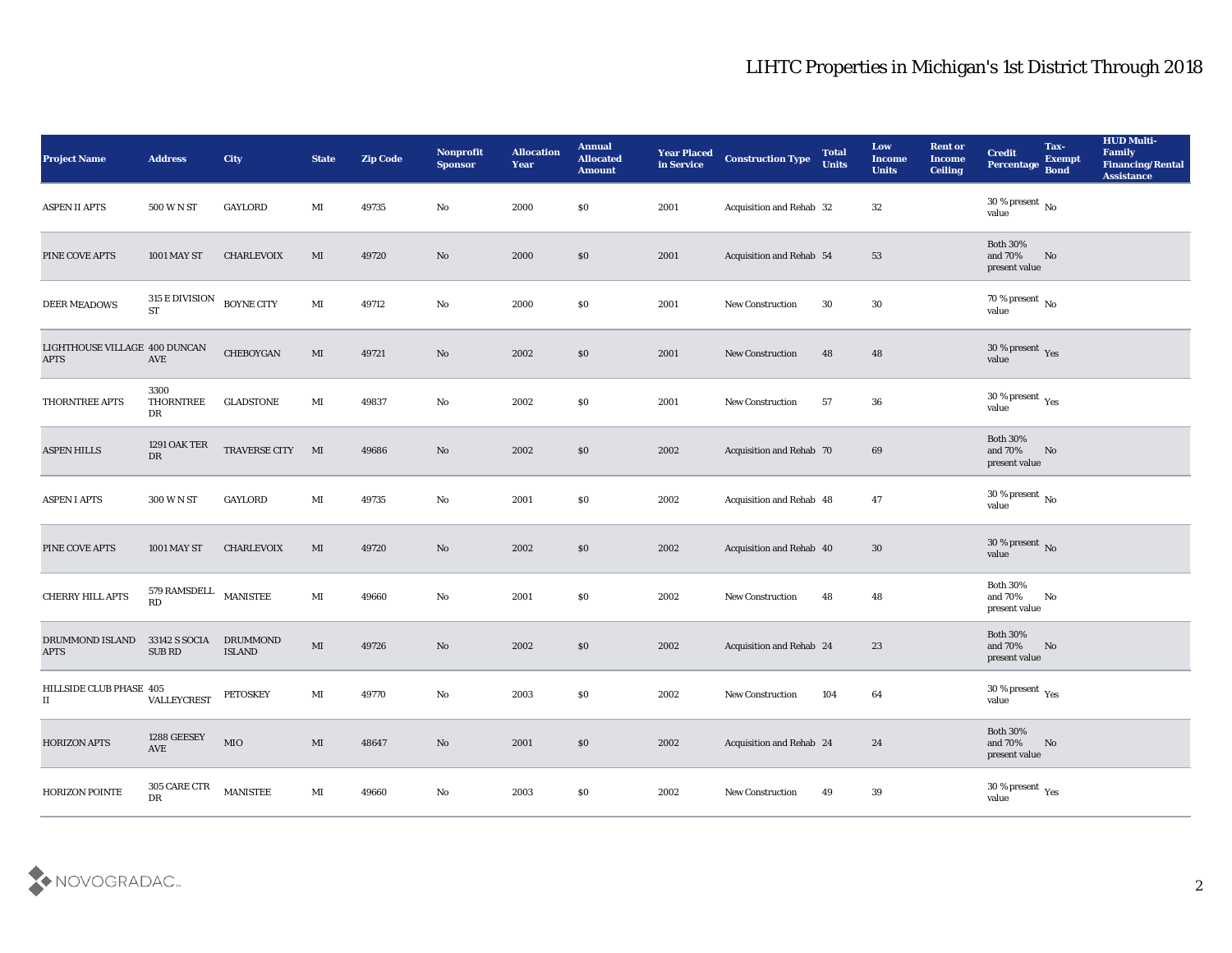| <b>Project Name</b>                                                                          | <b>Address</b>                           | City                            | <b>State</b>           | <b>Zip Code</b> | Nonprofit<br><b>Sponsor</b> | <b>Allocation</b><br>Year | <b>Annual</b><br><b>Allocated</b><br><b>Amount</b> | <b>Year Placed</b><br>in Service | <b>Construction Type</b> | <b>Total</b><br><b>Units</b> | Low<br><b>Income</b><br><b>Units</b> | <b>Rent or</b><br><b>Income</b><br><b>Ceiling</b> | <b>Credit</b><br>Percentage                 | Tax-<br><b>Exempt</b><br><b>Bond</b> | <b>HUD Multi-</b><br>Family<br><b>Financing/Rental</b><br><b>Assistance</b> |
|----------------------------------------------------------------------------------------------|------------------------------------------|---------------------------------|------------------------|-----------------|-----------------------------|---------------------------|----------------------------------------------------|----------------------------------|--------------------------|------------------------------|--------------------------------------|---------------------------------------------------|---------------------------------------------|--------------------------------------|-----------------------------------------------------------------------------|
| <b>REITZ PARK</b>                                                                            | <b>90 PARK AVE</b>                       | <b>MANISTEE</b>                 | MI                     | 49660           | No                          | 2003                      | \$0                                                | 2002                             | <b>New Construction</b>  | 48                           | 48                                   |                                                   | $30\,\%$ present $\,$ Yes value             |                                      |                                                                             |
| TOWN SQUARE APTS                                                                             | $425$ N SEVENTH $\;$ ISHPEMING ST        |                                 | $\mathbf{M}$           | 49849           | No                          | 2001                      | \$0                                                | 2002                             | Acquisition and Rehab 32 |                              | 31                                   |                                                   | <b>Both 30%</b><br>and 70%<br>present value | No                                   |                                                                             |
| <b>BELLAIRE SENIOR</b><br><b>APTS</b>                                                        | 503 S BEECH ST BELLAIRE                  |                                 | MI                     | 49615           | $\rm No$                    | 2002                      | \$0                                                | 2003                             | New Construction         | 11                           | 11                                   |                                                   | 70 % present No<br>value                    |                                      |                                                                             |
| <b>GREEN MEADOWS OF</b><br>GAYLORD                                                           | 802<br>NORTHMEADO GAYLORD<br>W DR        |                                 | MI                     | 49735           | $\rm\thinspace No$          | 2004                      | \$0\$                                              | 2003                             | New Construction         | 48                           | 48                                   |                                                   | $30\,\%$ present $\,$ Yes value             |                                      |                                                                             |
| MAPLE VILLAGE I                                                                              | 1515 MEADOW<br><b>WAY</b>                | <b>PETOSKEY</b>                 | MI                     | 49770           | No                          | 2001                      | \$0                                                | 2003                             | <b>New Construction</b>  | 48                           | 48                                   |                                                   | $70\,\%$ present $\,$ No $\,$ value         |                                      |                                                                             |
| STRAWBERRY LAKE<br><b>APTS</b>                                                               | 1231 MAIN ST                             | <b>NORWAY</b>                   | $\mathbf{M}$ I         | 49870           | $\rm\thinspace No$          | 2003                      | \$0\$                                              | 2003                             | Acquisition and Rehab 32 |                              | 32                                   |                                                   | <b>Both 30%</b><br>and 70%<br>present value | No                                   |                                                                             |
| <b>KALKASKA WOODS</b><br><b>APTS</b>                                                         | 506 N CEDAR ST KALKASKA                  |                                 | MI                     | 49646           | No                          | 2003                      | $\$0$                                              | 2004                             | Acquisition and Rehab 24 |                              | 24                                   |                                                   | $30\,\%$ present $\,$ No value              |                                      |                                                                             |
| <b>MAY STREET APTS</b>                                                                       | <b>1007 MAY ST</b>                       | <b>CHARLEVOIX</b>               | MI                     | 49720           | $\mathbf{N}\mathbf{o}$      | 2005                      | \$0\$                                              | 2004                             | Acquisition and Rehab 24 |                              | 24                                   |                                                   | $30\,\%$ present $\,$ Yes value             |                                      |                                                                             |
| THE PRESERVE AT<br>ORIANNA RIDGE                                                             | 865 PRESERVE MARQUETTE<br>DR             |                                 | $\mathbf{M}\mathbf{I}$ | 49855           | No                          | 2005                      | \$0                                                | 2004                             | <b>New Construction</b>  | 80                           | 79                                   |                                                   | $30\,\%$ present $\,$ Yes value             |                                      |                                                                             |
| SHELDON PLACE APTS $\begin{array}{c} 910 \text{ W SHELDON} \\ \text{ST} \end{array}$ GAYLORD |                                          |                                 | $\mathbf{M}$           | 49735           | $\rm\thinspace No$          | 2003                      | \$0\$                                              | 2004                             | New Construction         | 32                           | 31                                   |                                                   | $70\,\%$ present $\,$ No value              |                                      |                                                                             |
| <b>WEST BRIDGE APTS</b>                                                                      | <b>633 W PORTAGE SAULT SAINTE</b><br>AVE | <b>MARIE</b>                    | MI                     | 49783           | No                          | 2002                      | \$0\$                                              | 2004                             | <b>New Construction</b>  | 28                           | 28                                   |                                                   | $70\,\%$ present $\,$ No value              |                                      |                                                                             |
| <b>BAY FRONT APTS</b>                                                                        |                                          | 872 E FRONT ST TRAVERSE CITY MI |                        | 49686           | $\rm\thinspace No$          | 2004                      | \$0                                                | 2005                             | New Construction         | $7\phantom{.0}$              | $\overline{7}$                       |                                                   | 70 % present $\,$ No $\,$<br>value          |                                      |                                                                             |
| <b>MEADOWBROOK</b><br><b>SENIOR APTS</b>                                                     | 3610 EIGHTH<br>AVE S                     | <b>ESCANABA</b>                 | $\mathbf{M}\mathbf{I}$ | 49829           | $\mathbf {No}$              | 2006                      | \$79,939                                           | 2005                             | <b>New Construction</b>  | 32                           | 32                                   | 60% AMGI                                          | $30\,\%$ present $\,$ Yes value             |                                      |                                                                             |

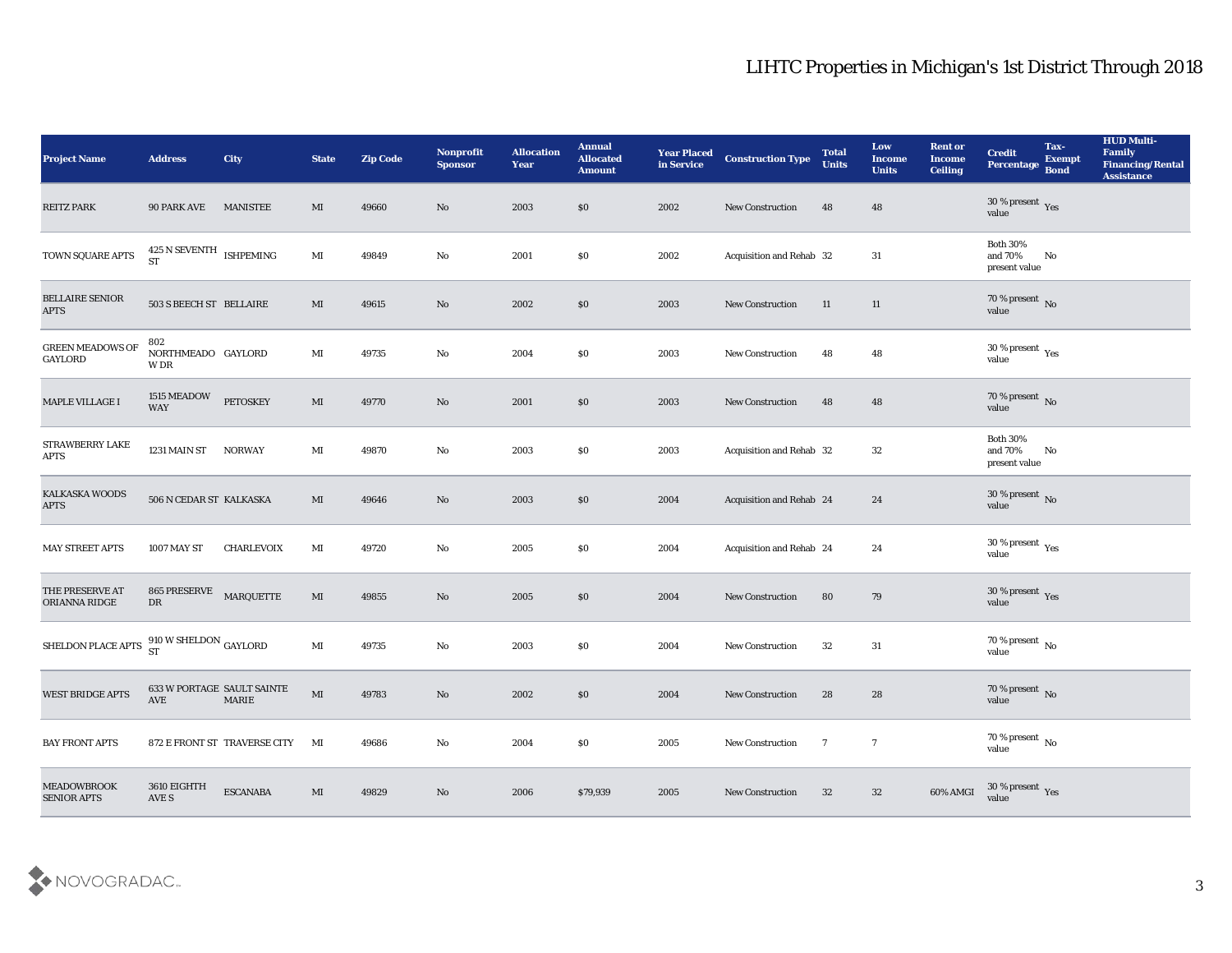| <b>Project Name</b>                                              | <b>Address</b>                      | <b>City</b>                | <b>State</b>           | <b>Zip Code</b> | Nonprofit<br><b>Sponsor</b> | <b>Allocation</b><br><b>Year</b> | <b>Annual</b><br><b>Allocated</b><br><b>Amount</b> | <b>Year Placed</b><br>in Service | <b>Construction Type</b>        | <b>Total</b><br><b>Units</b> | Low<br><b>Income</b><br><b>Units</b> | <b>Rent or</b><br><b>Income</b><br><b>Ceiling</b> | <b>Credit</b><br>Percentage                    | Tax-<br><b>Exempt</b><br><b>Bond</b> | <b>HUD Multi-</b><br>Family<br><b>Financing/Rental</b><br><b>Assistance</b> |
|------------------------------------------------------------------|-------------------------------------|----------------------------|------------------------|-----------------|-----------------------------|----------------------------------|----------------------------------------------------|----------------------------------|---------------------------------|------------------------------|--------------------------------------|---------------------------------------------------|------------------------------------------------|--------------------------------------|-----------------------------------------------------------------------------|
| <b>RANGETOWNE APTS</b>                                           |                                     | 61 STANTON RD SOUTH RANGE  | MI                     |                 | No                          | 2004                             | $\$0$                                              | 2005                             | Acquisition and Rehab 30        |                              | 29                                   |                                                   | <b>Both 30%</b><br>and 70%<br>present value    | No                                   |                                                                             |
| WESTSIDE JUNCTION<br><b>APTS</b>                                 | 508 W ST                            | <b>KALKASKA</b>            | MI                     | 49646           | No                          | 2004                             | \$0                                                | 2005                             | Acquisition and Rehab 24        |                              | 24                                   |                                                   | 30 % present $\bar{N}$ o<br>value              |                                      |                                                                             |
| WILLOWGROVE<br><b>TOWNHOMES</b>                                  | 850 S 38TH ST                       | <b>ESCANABA</b>            | MI                     | 49829           | No                          | 2006                             | \$147,094                                          | 2005                             | <b>New Construction</b>         | 48                           | 48                                   | 60% AMGI                                          | $30$ % present $\,$ $\rm Yes$<br>value         |                                      |                                                                             |
| <b>LAKEVIEW APTS</b><br>(GLADSTONE)                              | <b>610 RAILWAY</b><br>AVE           | <b>GLADSTONE</b>           | MI                     | 49837           | No                          | 2005                             | \$95,156                                           | 2006                             | <b>Acquisition and Rehab 32</b> |                              | 31                                   | 60% AMGI                                          | <b>Both 30%</b><br>and 70%<br>present value    | No                                   |                                                                             |
| <b>RIVERVIEW APTS</b><br>(WAKEFIELD)                             | 203<br>NUNNEMACHE WAKEFIELD<br>R ST |                            | MI                     | 49968           | No                          | 2005                             | \$105,025                                          | 2006                             | Acquisition and Rehab 32        |                              | 32                                   | 60% AMGI                                          | <b>Both 30%</b><br>and 70%<br>present value    | No                                   |                                                                             |
| <b>WOODMERE RIDGE</b><br><b>APTS</b>                             | 927<br>WOODMERE<br>AVE              | <b>TRAVERSE CITY</b>       | MI                     | 49686           | Yes                         | 2004                             | \$101,360                                          | 2006                             | <b>New Construction</b>         | 11                           | 11                                   | 60% AMGI                                          | $70\,\%$ present $\,$ No value                 |                                      |                                                                             |
| MAPLE VILLAGE II                                                 | 1695 MEADOW<br><b>WAY</b>           | <b>PETOSKEY</b>            | $\mathbf{M}$ I         | 49770           | No                          | 2007                             | \$165,333                                          | 2006                             | <b>New Construction</b>         | 48                           | 49                                   | 60% AMGI                                          | $30\,\%$ present $\,$ Yes value                |                                      |                                                                             |
| <b>VILLAGE GLEN APTS</b><br>(TRAVERSE CITY)                      |                                     | 2937 GLEN DR TRAVERSE CITY | $\mathbf{M}$           | 49686           | No                          | 2007                             | \$373,198                                          | 2006                             | <b>New Construction</b>         | 120                          | 119                                  | 60% AMGI                                          | 30 % present Yes<br>value                      |                                      |                                                                             |
| <b>LAKE VIEW APTS</b><br>(BOYNE CITY)                            | 660 W CT ST                         | <b>BOYNE CITY</b>          | MI                     | 49712           | No                          | 2007                             | \$71,610                                           | 2007                             | <b>New Construction</b>         | 24                           | 24                                   | 60% AMGI                                          | 30 % present $\rm\,Yes$<br>value               |                                      |                                                                             |
| <b>ST IGNACE SENIOR</b><br><b>HOUSING PROJECT</b>                | 710 STATE A ST ST IGNACE            |                            | MI                     |                 | Yes                         | 2005                             | \$157,198                                          | 2007                             | <b>New Construction</b>         | 24                           | 24                                   | 60% AMGI                                          | $70\,\%$ present $\,$ No $\,$ value            |                                      |                                                                             |
| APPLEWOOD VILLAGE<br>& HIGHLAND<br>TERRACE A                     | 500 ERIE ST                         | <b>EAST JORDAN</b>         | МI                     | 49727           |                             | 2007                             | \$176,112                                          | 2008                             | Acquisition and Rehab 40        |                              | 39                                   | 60% AMGI and 70%                                  | <b>Both 30%</b><br>present value               | No                                   |                                                                             |
| FIFE LAKE & KINGSLEY 10800 VANS LN FIFE LAKE<br><b>ARMS APTS</b> |                                     |                            | $\mathbf{M}\mathbf{I}$ | 49633           |                             | 2007                             | \$172,604                                          | 2008                             | Acquisition and Rehab 34        |                              | 34                                   | 60% AMGI                                          | <b>Both 30%</b><br>and 70% No<br>present value |                                      |                                                                             |
| <b>GASLIGHT SQUARE</b><br><b>APTS</b>                            | 1231 VILLAGE<br><b>PKWY</b>         | GAYLORD                    | $\mathbf{M}$ I         | 49735           |                             | 2007                             | \$195,238                                          | 2008                             | Acquisition and Rehab 36        |                              | 36                                   | 60% AMGI                                          | Both $30\%$<br>and 70%<br>present value        | $\mathbf{N}\mathbf{o}$               |                                                                             |

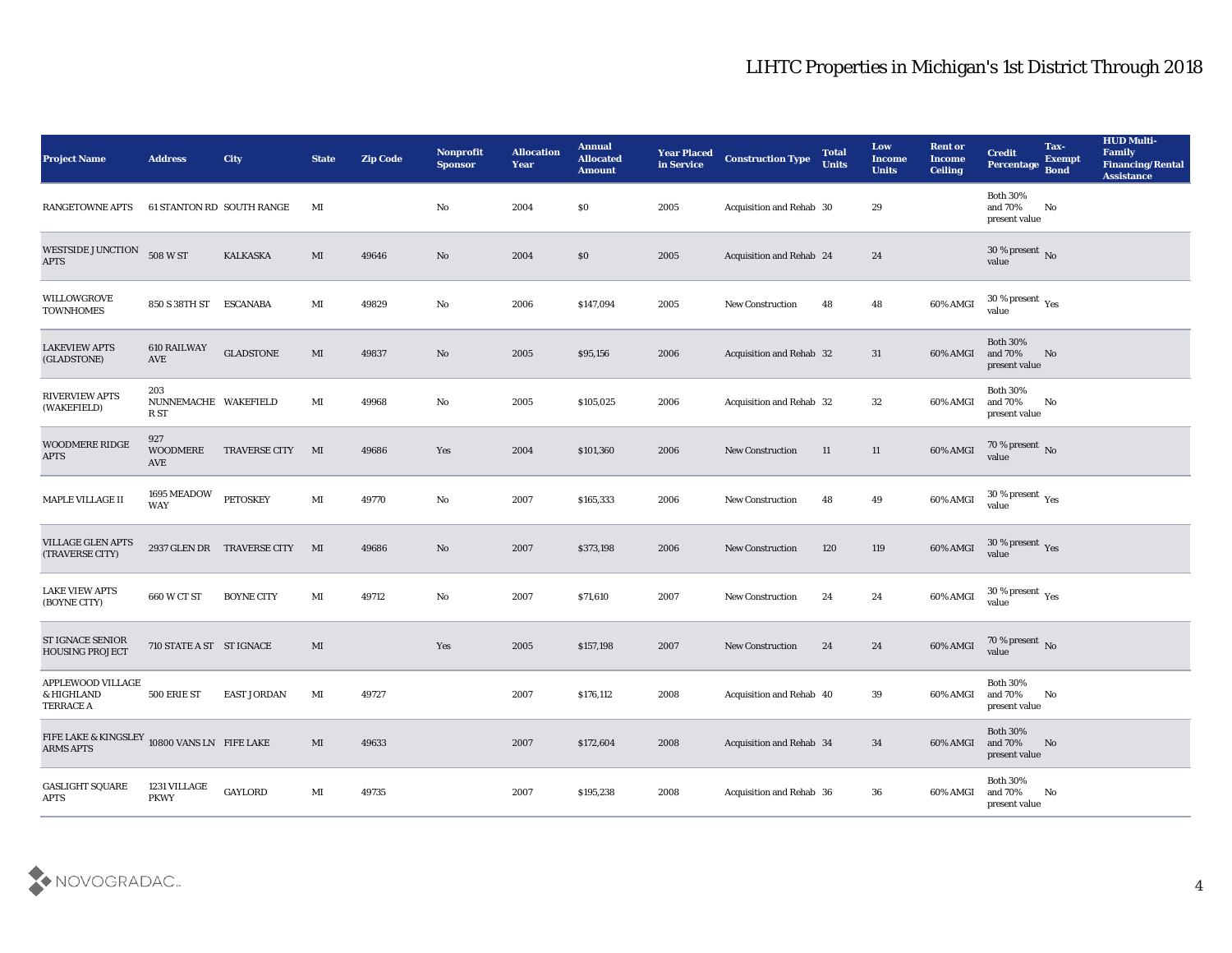| <b>Project Name</b>                        | <b>Address</b>                                        | <b>City</b>                    | <b>State</b> | <b>Zip Code</b> | Nonprofit<br><b>Sponsor</b> | <b>Allocation</b><br><b>Year</b>          | <b>Annual</b><br><b>Allocated</b><br><b>Amount</b> | <b>Year Placed</b><br>in Service | <b>Construction Type</b>  | <b>Total</b><br><b>Units</b> | Low<br><b>Income</b><br><b>Units</b> | <b>Rent or</b><br><b>Income</b><br><b>Ceiling</b> | <b>Credit</b><br><b>Percentage</b>            | Tax-<br><b>Exempt</b><br><b>Bond</b> | <b>HUD Multi-</b><br>Family<br><b>Financing/Rental</b><br><b>Assistance</b> |
|--------------------------------------------|-------------------------------------------------------|--------------------------------|--------------|-----------------|-----------------------------|-------------------------------------------|----------------------------------------------------|----------------------------------|---------------------------|------------------------------|--------------------------------------|---------------------------------------------------|-----------------------------------------------|--------------------------------------|-----------------------------------------------------------------------------|
| SHELDON PLACE II<br><b>APTS</b>            | 915 W SHELDON GAYLORD<br><b>ST</b>                    |                                | MI           | 49735           |                             | 2007                                      | \$1,000                                            | 2008                             | <b>New Construction</b>   | 32                           | 31                                   | 60% AMGI                                          | 70 % present No value                         |                                      |                                                                             |
| <b>GATEWAY VILLAGE</b>                     | <b>218 DAY ST</b>                                     | <b>FRANKFORT</b>               | MI           | 49635           | No                          | 2012                                      | \$207,144                                          | 2010                             | <b>New Construction</b>   | 36                           | 36                                   | 60% AMGI                                          | 30 % present $\,\rm \gamma_{\rm es}$<br>value |                                      |                                                                             |
| <b>KEYSTONE VILLAGE</b><br><b>APTS</b>     | $\mathop{\mathrm{RD}}\nolimits$ N                     | 2943 KEYSTONE TRAVERSE CITY MI |              | 49686           | No                          | 2008                                      | \$138,245                                          | 2010                             | <b>New Construction</b>   | 24                           | 24                                   | 60% AMGI                                          | $70\,\%$ present $\,$ No value                |                                      |                                                                             |
| <b>TRAVERSE WOODS</b><br><b>APTS</b>       | $800$ LAFAYETTE $\,$ PETOSKEY<br>AVE                  |                                | MI           |                 | No                          | 2010                                      | \$0                                                | 2010                             | <b>New Construction</b>   | 128                          | 128                                  |                                                   | 60% AMGI TCEP only No                         |                                      | No                                                                          |
| <b>WOODCREEK APTS</b>                      | 1708 MERIDIAN SAULT SAINTE<br><b>ST</b>               | <b>MARIE</b>                   | MI           | 49783           | No                          | 2009                                      | \$280,610                                          | 2010                             | Acquisition and Rehab 48  |                              | 48                                   | 50% AMGI                                          | <b>Both 30%</b><br>and 70%<br>present value   | No                                   |                                                                             |
| <b>WOODCLIFF APTS</b><br>(ISHPEMING)       | 708 W EMPIRE<br><b>ST</b>                             | <b>ISHPEMING</b>               | MI           | 49849           | No                          | 2010                                      | \$133,584                                          | 2010                             | Acquisition and Rehab 24  |                              | 24                                   | 50% AMGI                                          | $30\,\%$ present $\,$ No value                |                                      |                                                                             |
| <b>VILLAGE VIEW</b>                        | <b>2805 BEECH</b><br>$\operatorname{TREE}$ LN         | TRAVERSE CITY                  | M            | 49686           | No                          | 2010                                      | \$0                                                | 2010                             | <b>New Construction</b>   | 18                           | $\bf{0}$                             |                                                   | 60% AMGI TCEP only Yes                        |                                      | No                                                                          |
| <b>ALPINE ALTEN</b><br><b>ZIMMMER II</b>   | 120<br><b>GRANDVIEW</b><br><b>BLVD</b>                | <b>GAYLORD</b>                 | MI           | 49735           | No                          | 2009                                      | \$171,856                                          | 2011                             | Acquisition and Rehab 48  |                              | 40                                   | 60% AMGI                                          | $30\,\%$ present $\,$ No $\,$<br>value        |                                      |                                                                             |
| <b>BIRCHWOOD</b><br><b>MEADOWS</b>         | 2550 GRANT ST ALPENA                                  |                                | MI           | 49707           | No                          | 2012                                      | \$227,548                                          | 2011                             | Acquisition and Rehab 112 |                              | 104                                  | 60% AMGI                                          | $30\,\%$ present $\,$ Yes value               |                                      |                                                                             |
| PATTERSON CROSSING 114 ANCHOR PL FRANKFORT |                                                       |                                | MI           | 49635           | No                          | 2012                                      | \$265,479                                          | 2011                             | Acquisition and Rehab 56  |                              | 56                                   | 60% AMGI                                          | <b>Both 30%</b><br>and 70%<br>present value   | Yes                                  |                                                                             |
| PARK PLACE CITY<br><b>CENTER</b>           | $416$ ASHMUN ST $\begin{array}{c}$ SAULT SAINTE MARIE |                                | MI           | 49783           | No                          | 2010                                      | \$0                                                | 2011                             | Acquisition and Rehab 24  |                              | 24                                   |                                                   | 60% AMGI TCEP only No                         |                                      | No                                                                          |
| <b>OAK PARK APTS</b>                       |                                                       | 1675 MAYLANE TRAVERSE CITY MI  |              | 49686           |                             | $\label{lem:inert} In sufficient$<br>Data | $\$0$                                              | Insufficient<br>Data             | Not Indicated             | 94                           | $\bf{0}$                             |                                                   | Not<br>Indicated                              |                                      |                                                                             |
| <b>OAK TERRACE APTS</b>                    | <b>1240 OAK TER</b><br>DR                             | TRAVERSE CITY MI               |              | 49686           |                             | Insufficient<br>Data                      | $\$0$                                              | Insufficient<br>Data             | Not Indicated             | 48                           |                                      |                                                   | Not<br>Indicated                              |                                      |                                                                             |

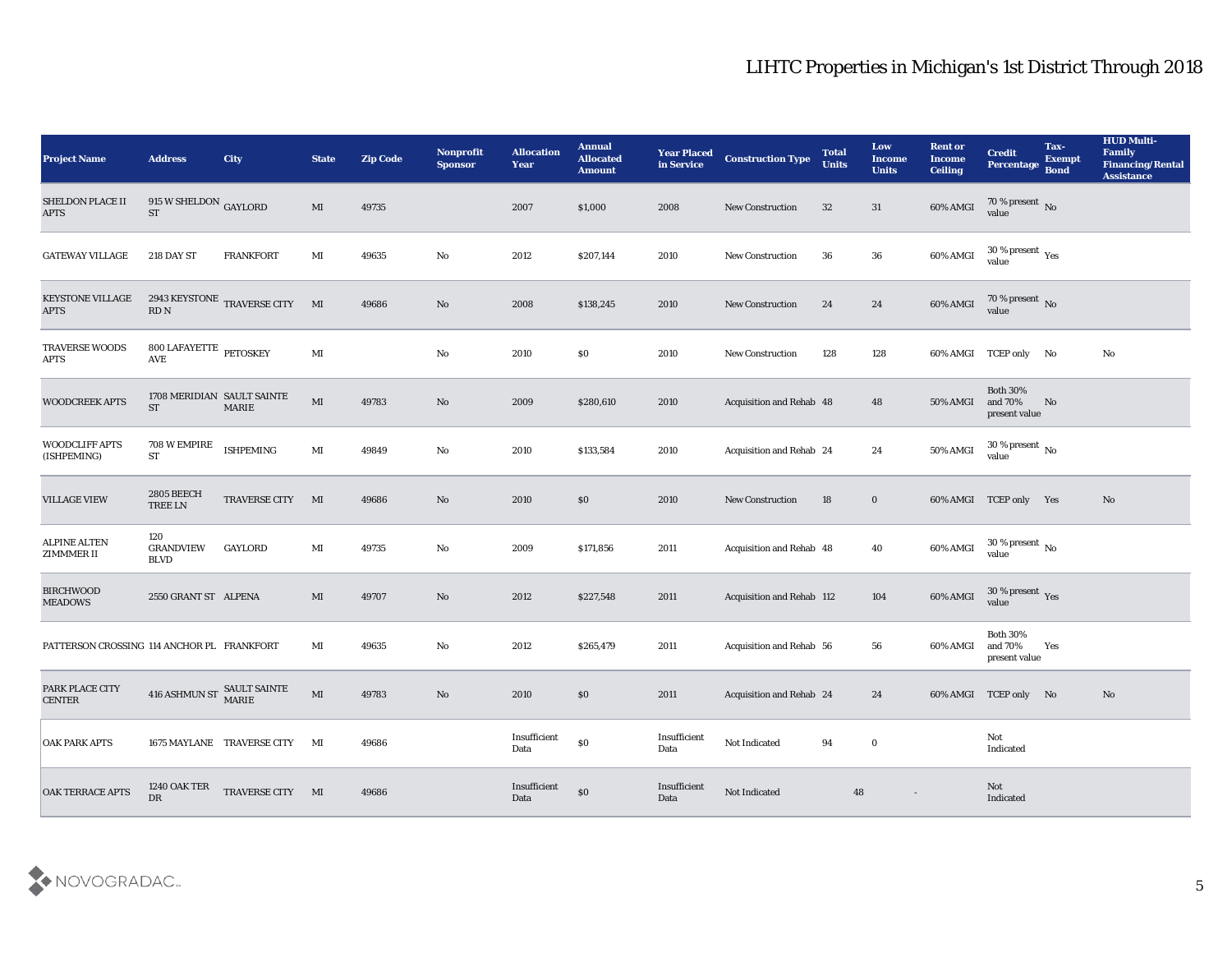| <b>Project Name</b>                          | <b>Address</b>                            | City             | <b>State</b>   | <b>Zip Code</b> | Nonprofit<br><b>Sponsor</b> | <b>Allocation</b><br><b>Year</b> | <b>Annual</b><br><b>Allocated</b><br><b>Amount</b> | <b>Year Placed</b><br>in Service | <b>Construction Type</b> | <b>Total</b><br><b>Units</b> | Low<br><b>Income</b><br><b>Units</b> | <b>Rent or</b><br><b>Income</b><br><b>Ceiling</b> | <b>Credit</b><br><b>Percentage</b> | Tax-<br><b>Exempt</b><br><b>Bond</b> | <b>HUD Multi-</b><br>Family<br><b>Financing/Rental</b><br><b>Assistance</b> |
|----------------------------------------------|-------------------------------------------|------------------|----------------|-----------------|-----------------------------|----------------------------------|----------------------------------------------------|----------------------------------|--------------------------|------------------------------|--------------------------------------|---------------------------------------------------|------------------------------------|--------------------------------------|-----------------------------------------------------------------------------|
| POND STREET VILLAGE 761 POND ST              |                                           | MACKINAW CITY MI |                | 49701           |                             | Insufficient<br>Data             | $\$0$                                              | Insufficient<br>Data             | Not Indicated            | 31                           | $\bf{0}$                             |                                                   | Not<br>Indicated                   |                                      |                                                                             |
| <b>QUINCY HAVEN</b>                          | 1419 W QUINCY HANCOCK<br><b>ST</b>        |                  | MI             | 49930           |                             | Insufficient<br>Data             | $\$0$                                              | Insufficient<br>Data             | Not Indicated            | $5\phantom{.0}$              | $\bf{0}$                             |                                                   | Not<br>Indicated                   |                                      |                                                                             |
| <b>RIVERVIEW TERRACE (111 BRIDGE ST</b>      |                                           | <b>PETOSKEY</b>  | MI             | 49770           |                             | Insufficient<br>Data             | $\$0$                                              | Insufficient<br>Data             | Not Indicated            | 64                           | $\bf{0}$                             |                                                   | Not<br>Indicated                   |                                      |                                                                             |
| <b>SCOTT BUILDING</b>                        | 101 E QUINCY<br><b>ST</b>                 | <b>HANCOCK</b>   | $\mathbf{M}$   | 49930           |                             | Insufficient<br>Data             | $\$0$                                              | Insufficient<br>Data             | Not Indicated            | 27                           | $\bf{0}$                             |                                                   | Not<br>Indicated                   |                                      |                                                                             |
| SNOWBERRY HEIGHTS 222 S FIFTH ST MARQUETTE   |                                           |                  | MI             | 49855           |                             | Insufficient<br>Data             | $\$0$                                              | Insufficient<br>Data             | Not Indicated            | 188                          | $\bf{0}$                             |                                                   | Not<br>Indicated                   |                                      |                                                                             |
| <b>TOWNLINE APTS</b>                         | <b>61 TIMBERLANE PELLSTON</b>             |                  | MI             | 49769           |                             | Insufficient<br>Data             | \$0                                                | Insufficient<br>Data             | Not Indicated            | 29                           | $\bf{0}$                             |                                                   | Not<br>Indicated                   |                                      |                                                                             |
| <b>VILLAGE AT RIVERS</b><br><b>EDGE, THE</b> | 71 RIVERS EDGE $_{\rm KALKASKA}$<br>RD NW |                  | MI             | 49646           |                             | Insufficient<br>Data             | $\$0$                                              | Insufficient<br>Data             | Not Indicated            | 47                           | $\bf{0}$                             |                                                   | Not<br>Indicated                   |                                      |                                                                             |
| <b>DIAMONDHEAD</b><br><b>MANOR</b>           | 677 S<br><b>WESTWOOD</b><br>AVE           | KINGSFORD        | MI             | 49802           | No                          | 1987                             | \$0                                                | 1987                             | <b>New Construction</b>  | 32                           | 32                                   |                                                   | $30\,\%$ present $\,$ No value     |                                      |                                                                             |
| <b>PINE MEADOW</b><br><b>VILLAGE APTS</b>    | <b>488 PINE</b><br><b>MEADOW LN</b>       | <b>ALPENA</b>    | $\mathbf{M}$ I | 49707           | $\rm\thinspace No$          | 1987                             | $\$0$                                              | 1987                             | <b>New Construction</b>  | 32                           | 32                                   |                                                   | $30\,\%$ present $\,$ No value     |                                      |                                                                             |
| <b>COUNTRY VIEW</b><br><b>MANOR</b>          | 3550 KNEELAND LEWISTON<br><b>ST</b>       |                  | MI             | 49756           |                             | 1988                             | \$0                                                | 1988                             | <b>New Construction</b>  | 14                           | 14                                   |                                                   | Not<br>Indicated                   | No                                   |                                                                             |
| <b>HARBOR LAKE</b>                           | <b>438 DUNCAN</b><br>AVE                  | CHEBOYGAN        | MI             | 49721           |                             | 1988                             | $\$0$                                              | 1988                             | <b>New Construction</b>  | 32                           | 32                                   |                                                   | Not<br>Indicated                   | No                                   |                                                                             |
| <b>HIDDEN BROOK</b><br><b>MANOR</b>          | $500 \, {\rm LONG}$<br>RAPIDS PLZ         | ALPENA           | MI             | 49707           |                             | 1988                             | $\$0$                                              | 1988                             | New Construction         | 32                           | 32                                   |                                                   | Not<br>Indicated                   | $\rm No$                             |                                                                             |
| MAPLE WOOD MANOR 120 MAPLE ST MIO            |                                           |                  | $\mathbf{M}$ I | 48647           |                             | 1987                             | $\boldsymbol{\mathsf{S}}\boldsymbol{\mathsf{0}}$   | 1988                             | New Construction         | 20                           | 20                                   |                                                   | Not<br>Indicated                   | No                                   |                                                                             |

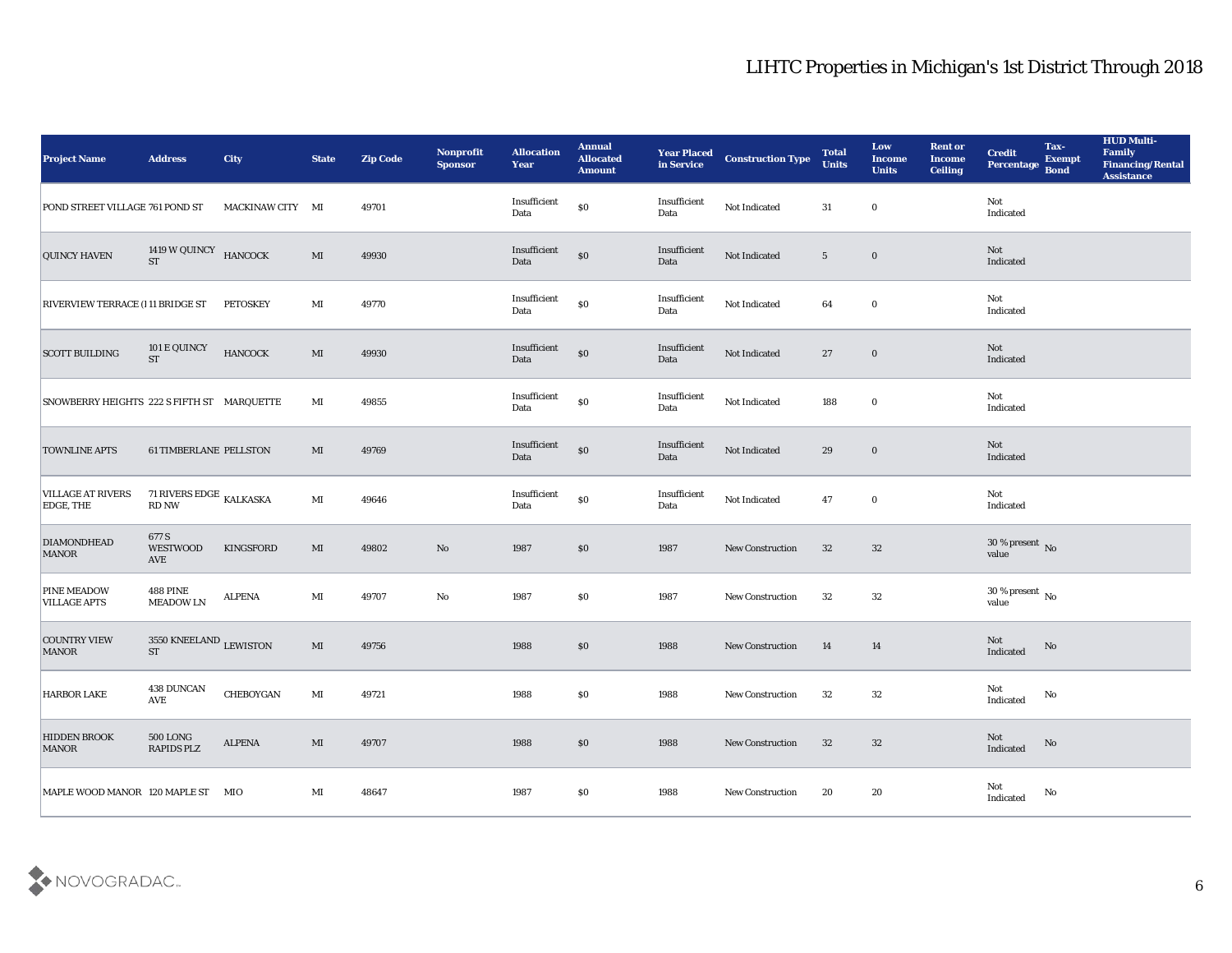| <b>Project Name</b>                              | <b>Address</b>                                  | <b>City</b>           | <b>State</b>           | <b>Zip Code</b> | Nonprofit<br><b>Sponsor</b> | <b>Allocation</b><br><b>Year</b> | <b>Annual</b><br><b>Allocated</b><br><b>Amount</b> | <b>Year Placed</b><br>in Service | <b>Construction Type</b>    | <b>Total</b><br><b>Units</b> | Low<br><b>Income</b><br><b>Units</b> | <b>Rent or</b><br><b>Income</b><br><b>Ceiling</b> | <b>Credit</b><br>Percentage Bond      | Tax-<br><b>Exempt</b> | <b>HUD Multi-</b><br>Family<br><b>Financing/Rental</b><br><b>Assistance</b> |
|--------------------------------------------------|-------------------------------------------------|-----------------------|------------------------|-----------------|-----------------------------|----------------------------------|----------------------------------------------------|----------------------------------|-----------------------------|------------------------------|--------------------------------------|---------------------------------------------------|---------------------------------------|-----------------------|-----------------------------------------------------------------------------|
| <b>PARKVIEW APTS</b><br><b>PHASE II</b>          | 326 E DIVISION BOYNE CITY<br><b>ST</b>          |                       | $\mathbf{M}\mathbf{I}$ | 49712           |                             | 1987                             | $\$0$                                              | 1988                             | New Construction            | 32                           | 32                                   |                                                   | Not<br>Indicated                      | No                    |                                                                             |
| <b>SOUTH POINTE APTS</b>                         |                                                 | 5321 S STRAITS<br>HWY | $\mathbf{M}\mathbf{I}$ | 49749           |                             | 1988                             | \$0                                                | 1988                             | <b>New Construction</b>     | 16                           | 16                                   |                                                   | Not<br>Indicated                      | No                    |                                                                             |
| <b>WILLOW CREEK</b><br><b>ELDERLY I</b>          | 2424 EIGHTH<br>AVE S                            | <b>ESCANABA</b>       | MI                     | 49829           |                             | 1988                             | \$0\$                                              | 1988                             | <b>New Construction</b>     | 24                           | 24                                   |                                                   | Not<br>Indicated                      | No                    |                                                                             |
| 415 E HARRIE ST                                  | 415 E HARRIE<br><b>ST</b>                       | <b>NEWBERRY</b>       | $\mathbf{M}$ I         | 49868           |                             | 1989                             | \$0\$                                              | 1989                             | Acquisition and Rehab 1     |                              | <sup>1</sup>                         |                                                   | Not<br>$\operatorname{Indicated}$     | No                    |                                                                             |
| 909 VANCE ST                                     | 909 VANCE ST EAST JORDAN                        |                       | MI                     | 49727           |                             | 1989                             | \$0\$                                              | 1989                             | Acquisition and Rehab 1     |                              | $\mathbf{1}$                         |                                                   | Not<br>Indicated                      | No                    |                                                                             |
| <b>BOARDMAN LAKE</b><br><b>APTS II</b>           | 2864<br><b>BOARDMAN</b><br><b>LAKE DR</b>       | <b>TRAVERSE CITY</b>  | $\mathbf{M}$           | 49684           |                             | 1988                             | \$0\$                                              | 1989                             | <b>New Construction</b>     | 32                           | 32                                   |                                                   | Not<br>$\operatorname{Indicated}$     | No                    |                                                                             |
| <b>BOX 128 NEWMAN RD PO BOX 128</b>              |                                                 | <b>NEWBERRY</b>       | MI                     | 49868           |                             | 1989                             | \$0                                                | 1989                             | Acquisition and Rehab 1     |                              | $\mathbf{1}$                         |                                                   | $\operatorname{\bf Not}$<br>Indicated | No                    |                                                                             |
| <b>CREAMERY KOURTS</b>                           | $22004$ SEVENTH $\,$ CHASSELL $\,$<br><b>ST</b> |                       | MI                     | 49916           |                             | 1988                             | \$0                                                | 1989                             | New Construction            | 30                           | 30                                   |                                                   | Not<br>Indicated                      | No                    |                                                                             |
| <b>HODGES APTS</b>                               | 312 SIXTH ST                                    | <b>CALUMET</b>        | MI                     | 49913           |                             | 1989                             | \$0\$                                              | 1989                             | Acquisition and Rehab 1     |                              | $\mathbf{1}$                         |                                                   | Not<br>Indicated                      | $\rm \bf No$          |                                                                             |
| <b>LAKEVIEW APTS</b>                             | 1200 CHERRY<br>RD                               | <b>MANISTEE</b>       | MI                     | 49660           |                             | 1989                             | \$0\$                                              | 1989                             | <b>New Construction</b>     | 40                           | 40                                   |                                                   | Not<br>Indicated                      | No                    |                                                                             |
| SOUTH POINTE APTS II 5323 S STRAITS INDIAN RIVER |                                                 |                       | $\mathbf{M}$           | 49749           |                             | 1989                             | $\$0$                                              | 1989                             | New Construction            | 16                           | 16                                   |                                                   | Not<br>Indicated                      | No                    |                                                                             |
| 720 DIVISION ST                                  | 720 DIVISION<br><b>ST</b>                       | EAST JORDAN           | $\mathbf{M}\mathbf{I}$ | 49727           | ${\bf No}$                  | 1990                             | $\$0$                                              | 1990                             | Acquisition and Rehab 1     |                              | $\mathbf{1}$                         |                                                   | $30\,\%$ present $\,$ No value        |                       |                                                                             |
| <b>PARKVIEW APTS</b><br>PHASE III                | $326$ E DIVISION $\;$ BOYNE CITY ST             |                       | $\mathbf{M}\mathbf{I}$ | 49712           | $\mathbf {No}$              | 1989                             | $\$0$                                              | 1990                             | ${\hbox{New Construction}}$ | 32                           | 32                                   |                                                   | $30\,\%$ present $\,$ No value        |                       |                                                                             |

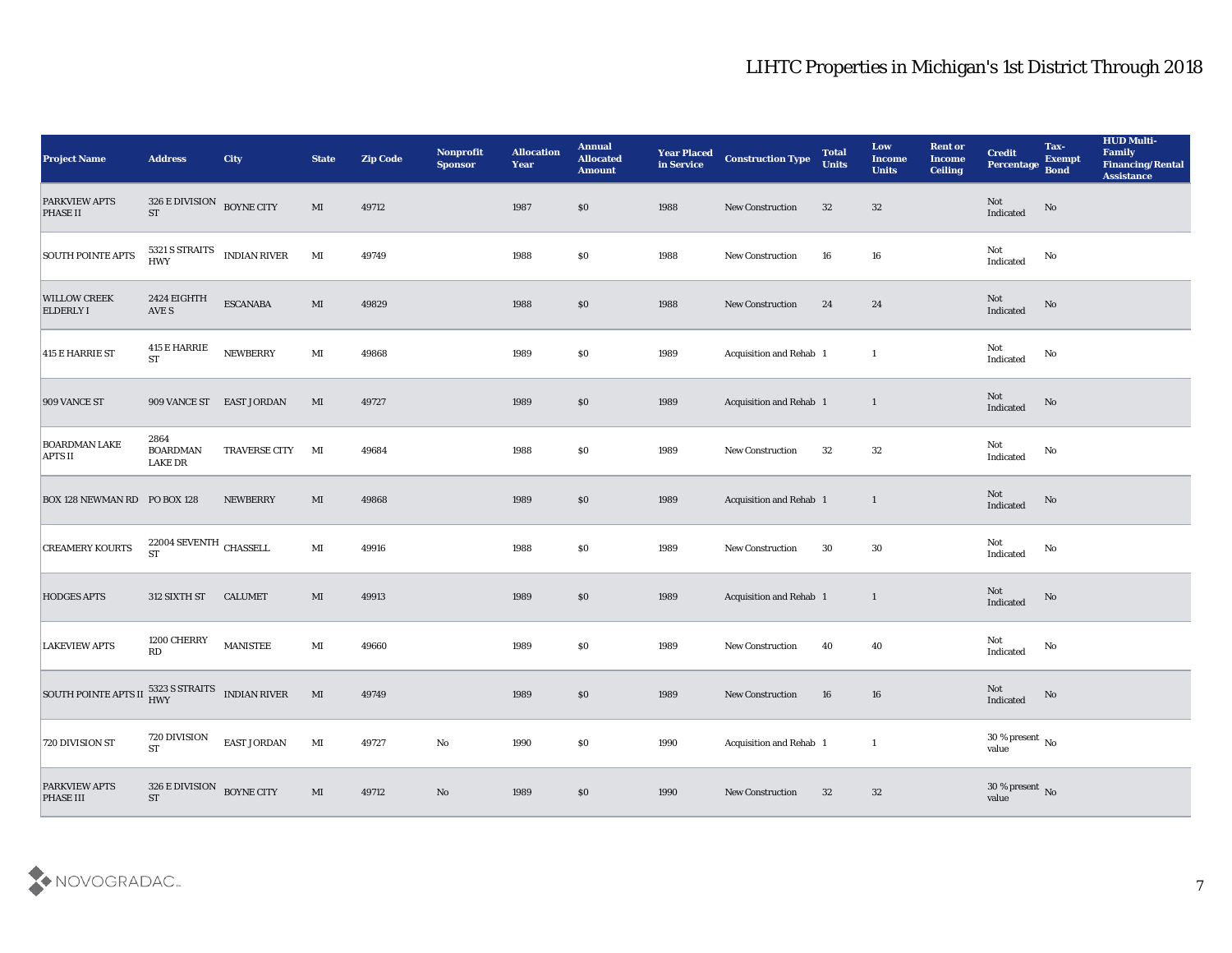| <b>Project Name</b>                              | <b>Address</b>                         | <b>City</b>                                | <b>State</b>           | <b>Zip Code</b> | Nonprofit<br><b>Sponsor</b> | <b>Allocation</b><br><b>Year</b> | <b>Annual</b><br><b>Allocated</b><br><b>Amount</b> | <b>Year Placed</b><br>in Service | <b>Construction Type</b>                   | <b>Total</b><br><b>Units</b> | Low<br><b>Income</b><br><b>Units</b> | <b>Rent or</b><br><b>Income</b><br><b>Ceiling</b> | <b>Credit</b><br>Percentage                             | Tax-<br><b>Exempt</b><br><b>Bond</b> | <b>HUD Multi-</b><br>Family<br><b>Financing/Rental</b><br><b>Assistance</b> |
|--------------------------------------------------|----------------------------------------|--------------------------------------------|------------------------|-----------------|-----------------------------|----------------------------------|----------------------------------------------------|----------------------------------|--------------------------------------------|------------------------------|--------------------------------------|---------------------------------------------------|---------------------------------------------------------|--------------------------------------|-----------------------------------------------------------------------------|
| <b>STONE MANOR</b>                               | 122 MAPLE ST MIO                       |                                            | MI                     | 48647           | No                          | 1989                             | $\$0$                                              | 1990                             | <b>New Construction</b>                    | 20                           | 20                                   |                                                   | 30 % present $\,$ No $\,$<br>value                      |                                      |                                                                             |
| <b>WILDWOOD APTS</b>                             | E5132<br>WILDWOOD LN                   | <b>IRONWOOD</b>                            | MI                     | 49938           | No                          | 1990                             | $\$0$                                              | 1990                             | <b>New Construction</b>                    | 24                           | 24                                   |                                                   | $30\,\%$ present $\,$ No value                          |                                      |                                                                             |
| <b>ALPINE ALTEN</b><br><b>ZIMMMER III</b>        | 120<br><b>GRANDVIEW</b><br><b>BLVD</b> | <b>GAYLORD</b>                             | $\mathbf{M}$ I         | 49735           | No                          | 1991                             | \$0\$                                              | 1991                             | <b>New Construction</b>                    | 24                           | 23                                   |                                                   | $30\,\%$ present $\,$ No value                          |                                      |                                                                             |
| <b>HARBOR VILLAGE</b><br><b>FAMILY (PETOSKY)</b> | 1301<br><b>CRESTVIEW DR</b>            | <b>PETOSKEY</b>                            | MI                     | 49770           | No                          | 1991                             | \$0\$                                              | 1991                             | <b>New Construction</b>                    | 48                           | 48                                   |                                                   | $30\,\%$ present $\,$ No value                          |                                      |                                                                             |
| <b>PINE GROVE APTS</b>                           | 654 S<br><b>WESTWOOD</b><br>AVE        | <b>KINGSFORD</b>                           | MI                     | 49802           | No                          | 1991                             | $\$0$                                              | 1991                             | <b>New Construction</b>                    | 24                           | 23                                   |                                                   | $30\,\%$ present $\,$ No value                          |                                      |                                                                             |
| <b>911 ELM ST</b>                                | <b>911 ELM ST</b>                      | <b>GRAYLING</b>                            | MI                     | 49738           | No                          | 1992                             | $\$0$                                              | 1992                             | Acquisition and Rehab 5                    |                              | $5\phantom{.0}$                      |                                                   | $70\,\%$ present $\,$ No value                          |                                      |                                                                             |
| <b>630 LOFTS</b>                                 | 630<br>DRIVE                           | COTTAGEVIEW TRAVERSE CITY                  | MI                     | 49684-0000      | No                          | 2009                             | \$1,459,805                                        | 2011                             | <b>Acquisition and Rehab 39</b>            |                              | 39                                   | 60% AMGI                                          | <b>Both 30%</b><br>and 70%<br>present value             | No                                   | No                                                                          |
| <b>ALPINE HAUS APTS</b>                          | 504 RANDOM<br>${\rm LN}$               | <b>GAYLORD</b>                             | $\mathbf{M}\mathbf{I}$ | 49735           | No                          | 2011                             | \$716,570                                          | 2012                             | <b>New Construction</b>                    | 50                           | 50                                   | 60% AMGI                                          | 70 % present No<br>value                                |                                      | No                                                                          |
| TC COMMONS II                                    | 1015 RED DR                            | <b>TRAVERSE CITY</b>                       | MI                     | 49684           | No                          | 2011                             | \$1,012,615                                        | 2012                             | <b>New Construction</b>                    | 29                           | 29                                   | 60% AMGI                                          | 70 % present $\,$ No $\,$<br>value                      |                                      | No                                                                          |
| <b>WINDJAMMER</b><br><b>GREENE</b>               | 1550 CTR ST                            | <b>MUNISING</b>                            | MI                     | 49862           | No                          | 2011                             | \$231,190                                          | 2012                             | <b>Acquisition and Rehab 24</b>            |                              | 24                                   | 60% AMGI                                          | <b>Both 30%</b><br>and 70%<br>present value             | No                                   | No                                                                          |
| <b>BRIDGEVIEW GREENE</b>                         | 1049 CHURCH<br><b>ST</b>               | <b>ST IGNACE</b>                           | MI                     | 49781           | No                          | 2011                             | \$415,573                                          | 2012                             | Acquisition and Rehab 40                   |                              | 40                                   | 60% AMGI and 70%                                  | <b>Both 30%</b><br>$\,$ present value                   | No                                   | No                                                                          |
| <b>CROOKED RIVER</b>                             | 7222 MILTON<br>RD                      | <b>ALANSON</b>                             | $\mathbf{M}\mathbf{I}$ | 49706           | $\mathbf {No}$              | 2011                             | \$156,067                                          | 2012                             | Acquisition and Rehab 16                   |                              | 16                                   |                                                   | <b>Both 30%</b><br>60% AMGI and 70% No<br>present value |                                      | $\mathbf{N}\mathbf{o}$                                                      |
| <b>WOOD CREEK MANOR</b>                          | <b>ST</b>                              | 1606 MERIDIAN SAULT SAINTE<br><b>MARIE</b> | $\mathbf{M}\mathbf{I}$ | 49783           | $\mathbf {No}$              | 2011                             | \$259,683                                          | 2012                             | Both New Construction $\,$ 32 $\,$ and A/R |                              | 32                                   | 60% AMGI                                          | Both $30\%$<br>and 70%<br>present value                 | No                                   | $\mathbf{No}$                                                               |

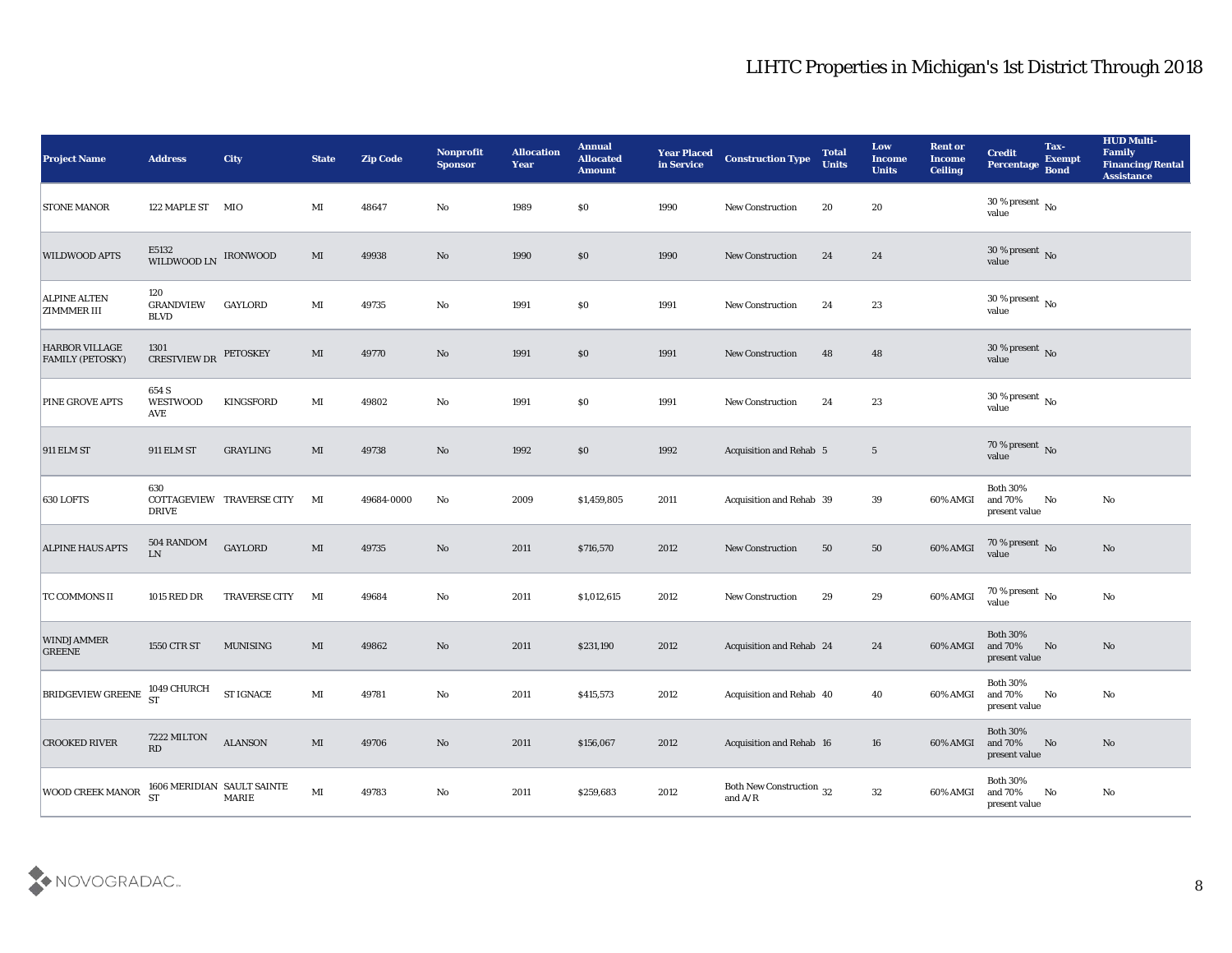| <b>Project Name</b>                                        | <b>Address</b>                             | <b>City</b>      | <b>State</b>           | <b>Zip Code</b> | Nonprofit<br><b>Sponsor</b> | <b>Allocation</b><br><b>Year</b> | <b>Annual</b><br><b>Allocated</b><br><b>Amount</b> | <b>Year Placed</b><br>in Service | <b>Construction Type</b>                                                          | <b>Total</b><br><b>Units</b> | Low<br><b>Income</b><br><b>Units</b> | <b>Rent or</b><br><b>Income</b><br><b>Ceiling</b> | <b>Credit</b><br><b>Percentage</b>          | Tax-<br><b>Exempt</b><br><b>Bond</b> | <b>HUD Multi-</b><br>Family<br><b>Financing/Rental</b><br><b>Assistance</b> |
|------------------------------------------------------------|--------------------------------------------|------------------|------------------------|-----------------|-----------------------------|----------------------------------|----------------------------------------------------|----------------------------------|-----------------------------------------------------------------------------------|------------------------------|--------------------------------------|---------------------------------------------------|---------------------------------------------|--------------------------------------|-----------------------------------------------------------------------------|
| <b>CHEBOYGAN SHORES</b>                                    | 328 DUNCAN<br>AVE                          | CHEBOYGAN        | MI                     | 49721           | $\mathbf{N}\mathbf{o}$      | 2011                             | \$244,972                                          | 2012                             | Both New Construction 24<br>and $\ensuremath{\mathrm{A}}/\ensuremath{\mathrm{R}}$ |                              | 24                                   | 60% AMGI                                          | <b>Both 30%</b><br>and 70%<br>present value | No                                   | No                                                                          |
| <b>CHARTERS COVE</b>                                       | 280 FERRY LN ST IGNACE                     |                  | MI                     | 49781           | No                          | 2011                             | \$279,037                                          | 2012                             | Both New Construction 24<br>and $A/R$                                             |                              | 24                                   | 60% AMGI                                          | <b>Both 30%</b><br>and 70%<br>present value | No                                   | No                                                                          |
| <b>JPS PINECREST</b>                                       | <b>491 PINE</b><br><b>MEADOW LN</b>        | <b>ALPENA</b>    | MI                     | 49707           | $\mathbf{N}\mathbf{o}$      | 2012                             | \$1,174,307                                        | 2013                             | Acquisition and Rehab 180                                                         |                              | 179                                  | 60% AMGI                                          | <b>Both 30%</b><br>and 70%<br>present value | No                                   | No                                                                          |
| MANISTEE PLACE                                             | 297 FIFTH AVE MANISTEE                     |                  | MI                     | 49660           | No                          | 2011                             | \$475,647                                          | 2013                             | Acquisition and Rehab 46                                                          |                              | 46                                   | 60% AMGI                                          | <b>Both 30%</b><br>and 70%<br>present value | No                                   | No                                                                          |
| <b>LLOYD HOUSE</b>                                         | 927 FIRST ST                               | <b>MENOMINEE</b> | MI                     | 49858           | $\mathbf{N}\mathbf{o}$      | 2012                             | \$870,157                                          | 2013                             | <b>New Construction</b>                                                           | 42                           | $\bf{0}$                             | 60% AMGI                                          | $70\,\%$ present $\,$ No value              |                                      | No                                                                          |
| APPLE BLOSSOM APTS $^{218}_{ST}$ W CAYUGA IRON RIVER       |                                            |                  | $\mathbf{M}$ I         | 49935           | No                          | 2012                             | \$680,380                                          | 2014                             | Acquisition and Rehab 18                                                          |                              | $\bf{0}$                             | 60% AMGI                                          | $70\,\%$ present $\,$ No value              |                                      | No                                                                          |
| ALPENA PINES SENIOR 202 WOODS CIR ALPENA<br><b>HOUSING</b> |                                            |                  | MI                     | 49707           |                             | Insufficient<br>Data             | $\boldsymbol{\mathsf{S}}\boldsymbol{\mathsf{O}}$   | Insufficient<br>Data             | Not Indicated                                                                     | 17                           | $\bf{0}$                             |                                                   | Not<br>Indicated                            |                                      |                                                                             |
| <b>HARBOR VILLAGE</b><br><b>SENIOR (PETOSKY)</b>           | 1401<br><b>CRESTVIEW DR</b>                | PETOSKEY         | MI                     | 49770           | No                          | 1991                             | $\$0$                                              | 1992                             | <b>New Construction</b>                                                           | 44                           | 44                                   |                                                   | $30\,\%$ present $\,$ No value              |                                      |                                                                             |
| <b>HARBOR VILLAGE</b><br><b>SENIOR II (PETOSKY)</b>        | 1501<br><b>CRESTVIEW DR</b>                | <b>PETOSKEY</b>  | MI                     | 49770           | No                          | 1992                             | \$0                                                | 1992                             | <b>New Construction</b>                                                           | 44                           | 44                                   |                                                   | $30\,\%$ present $\,$ No value              |                                      |                                                                             |
| <b>PINE MEADOWS</b><br><b>VILLAGE II</b>                   | 490 PINE ST                                | <b>ALPENA</b>    | MI                     |                 | No                          | 1992                             | $\$0$                                              | 1992                             | <b>New Construction</b>                                                           | 24                           | 24                                   |                                                   | $30\,\%$ present $\,$ No value              |                                      |                                                                             |
| <b>CARRIAGE HOUSE</b><br><b>SENIOR APTS</b>                | <b>451 PINECREST</b><br>${\cal S}{\cal T}$ | <b>ALPENA</b>    | MI                     | 49707           | No                          | 1993                             | $\$0$                                              | 1993                             | <b>New Construction</b>                                                           | 44                           | 44                                   |                                                   | 30 % present $\,$ No $\,$<br>value          |                                      |                                                                             |
| NEWPORT VILLAGE<br><b>SENIOR</b>                           | 1108 S HURON<br>ST                         | CHEBOYGAN        | $\mathbf{M}$ I         | 49721           | $\rm\thinspace No$          | 1993                             | $\$0$                                              | 1993                             | New Construction                                                                  | 28                           | ${\bf 28}$                           |                                                   | 30 % present $\,$ No $\,$<br>value          |                                      |                                                                             |
| WILLOW CREEK ELDER <sup>2424</sup> EIGHTH                  |                                            | <b>ESCANABA</b>  | $\mathbf{M}\mathbf{I}$ | 49829           | $\mathbf {No}$              | 1992                             | $\$0$                                              | 1993                             | New Construction                                                                  | $32\,$                       | 32                                   |                                                   | $30\,\%$ present $\,$ No value              |                                      |                                                                             |

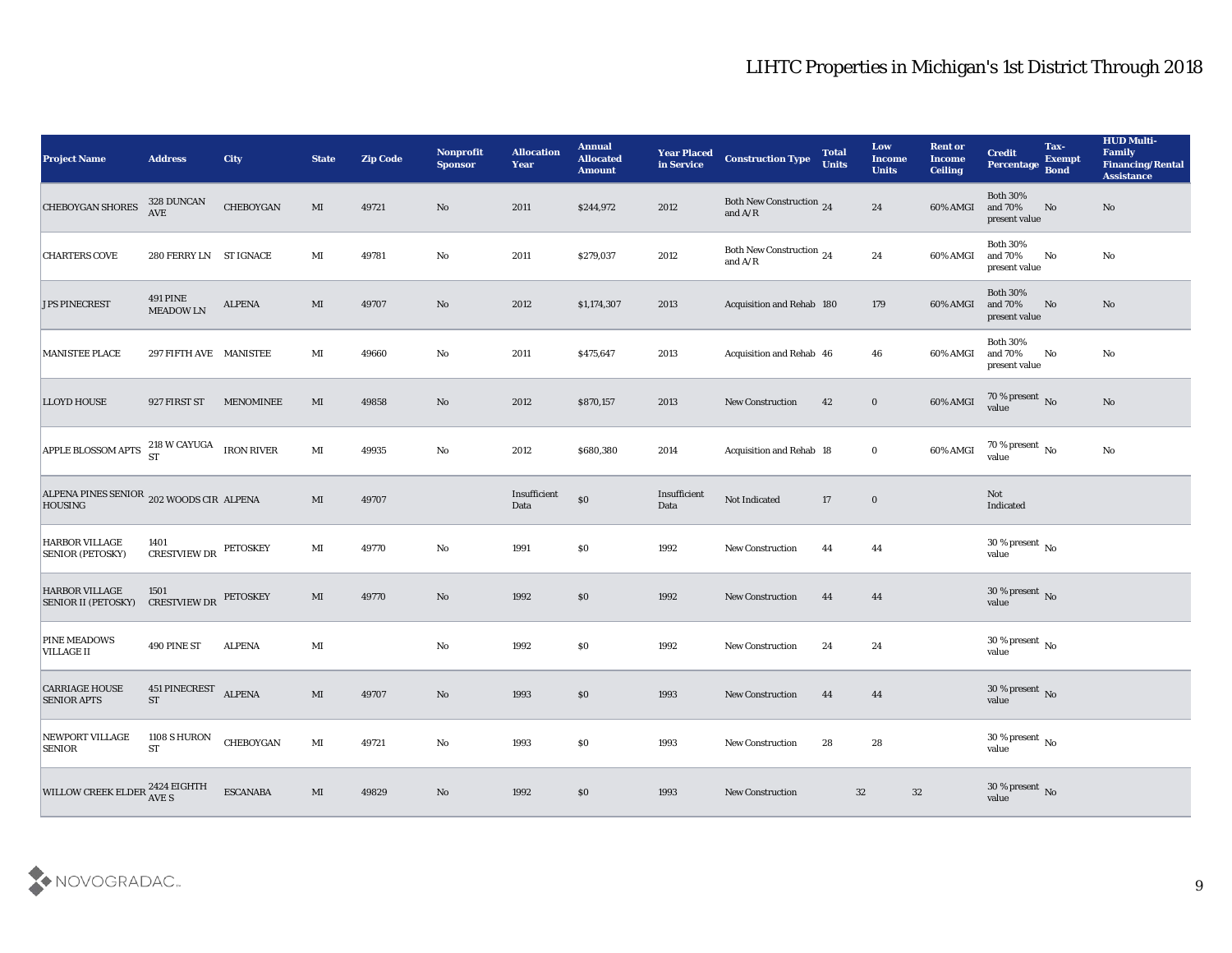| <b>Project Name</b>                            | <b>Address</b>                                | <b>City</b>          | <b>State</b>           | <b>Zip Code</b> | Nonprofit<br><b>Sponsor</b> | <b>Allocation</b><br><b>Year</b> | <b>Annual</b><br><b>Allocated</b><br><b>Amount</b> | <b>Year Placed</b><br>in Service | <b>Construction Type</b>  | <b>Total</b><br><b>Units</b> | Low<br><b>Income</b><br><b>Units</b> | <b>Rent or</b><br><b>Income</b><br><b>Ceiling</b> | <b>Credit</b><br>Percentage                 | Tax-<br><b>Exempt</b><br><b>Bond</b> | <b>HUD Multi-</b><br>Family<br><b>Financing/Rental</b><br><b>Assistance</b> |
|------------------------------------------------|-----------------------------------------------|----------------------|------------------------|-----------------|-----------------------------|----------------------------------|----------------------------------------------------|----------------------------------|---------------------------|------------------------------|--------------------------------------|---------------------------------------------------|---------------------------------------------|--------------------------------------|-----------------------------------------------------------------------------|
| <b>ARBOR COURT</b>                             | 400 MADSEN ST GRAYLING                        |                      | MI                     | 49738           | No                          | 1994                             | $\$0$                                              | 1994                             | Acquisition and Rehab 16  |                              | 16                                   |                                                   | 30 % present $\,$ No $\,$<br>value          |                                      |                                                                             |
| FIELDSTONE MANOR AI 6776 STATE ST POSEN        |                                               |                      | MI                     | 49776           | No                          | 1993                             | $\$0$                                              | 1994                             | <b>New Construction</b>   | 24                           | 24                                   |                                                   | 30 % present $\sqrt{\ }$ No<br>value        |                                      |                                                                             |
| SOUTH POINTE APTS PF 5365 S STRAITS            |                                               | <b>INDIAN RIVER</b>  | $\mathbf{M}$           | 49749           | No                          | 1994                             | \$0\$                                              | 1994                             | <b>New Construction</b>   | 16                           | 16                                   |                                                   | 30 % present $\,$ No $\,$<br>value          |                                      |                                                                             |
| <b>SPRINGTREE APTS</b>                         | 539 PINECREST ALPENA<br><b>ST</b>             |                      | MI                     | 49707           | No                          | 1994                             | $\$0$                                              | 1994                             | <b>New Construction</b>   | 32                           | 32                                   |                                                   | $30\,\%$ present $\,$ No value              |                                      |                                                                             |
| <b>RIVERVIEW APTS</b><br>(GRAYLING)            | 306 KNIGHT ST GRAYLING                        |                      | MI                     | 49738           | No                          | 1995                             | $\$0$                                              | 1995                             | <b>New Construction</b>   | 20                           | 20                                   |                                                   | $30\,\%$ present $\,$ No value              |                                      |                                                                             |
| <b>SANDY PINES</b><br><b>APARTMENTS</b>        | <b>748 S. CEDAR</b><br><b>STREET</b>          | <b>KALKASKA</b>      | MI                     | 49646-0000      | No                          | 2013                             | \$384,987                                          | 2014                             | Acquisition and Rehab 50  |                              | $\bf{0}$                             | 60% AMGI                                          | <b>Both 30%</b><br>and 70%<br>present value |                                      | No                                                                          |
| <b>BROOKSIDE</b><br><b>COMMONS</b>             | NORTH LONG<br><b>LAKE ROAD</b>                | TRAVERSE CITY        | MI                     | 49685-0000      | No                          | 2013                             | \$945,666                                          | 2015                             | <b>New Construction</b>   | 72                           | 72                                   | 60% AMGI                                          | $70\,\%$ present $\,$ No value              |                                      | No                                                                          |
| <b>SHELDON PLACE III</b>                       | 950 W.<br><b>SHELDON</b><br><b>STREET</b>     | <b>GAYLORD</b>       | MI                     | 49735-0000      | No                          | 2014                             | \$275,688                                          | 2015                             | <b>New Construction</b>   | 32                           | 28                                   | 60% AMGI                                          | 70 % present No<br>value                    |                                      | No                                                                          |
| WODA BOARDMAN<br>LAKE                          | 2790<br><b>BOARDMAN</b><br><b>LAKE DRIVE</b>  | <b>TRAVERSE CITY</b> | MI                     | 49684-0000      | No                          | 2013                             | \$1,039,775                                        | 2015                             | Acquisition and Rehab 112 |                              | 112                                  | 60% AMGI                                          | <b>Both 30%</b><br>and 70%<br>present value | No                                   | No                                                                          |
| <b>BAY HILL</b>                                | 600 BAY HILL<br>$\ensuremath{\mathsf{DRIVE}}$ | TRAVERSE CITY MI     |                        | 49684-0000      | No                          | 2017                             | \$290,635                                          | 2015                             | Acquisition and Rehab 150 |                              | 90                                   | 60% AMGI                                          | $30\,\%$ present $\,$ Yes value             |                                      | No                                                                          |
| <b>HIAWATHA</b><br><b>APARTMENTS</b>           | 650 SELDEN<br><b>ROAD</b>                     | <b>IRON RIVER</b>    | MI                     | 49935-0000      | No                          | 2014                             | \$294,678                                          | 2015                             | Acquisition and Rehab 32  |                              | 32                                   | 60% AMGI and 70%                                  | <b>Both 30%</b><br>present value            | No                                   | No                                                                          |
| PHELPS SQUARE                                  | <b>700 E. NORTH</b><br><b>STREET</b>          | <b>ISHPEMING</b>     | $\mathbf{M}\mathbf{I}$ | 49849-0000      | No                          | 2013                             | \$727,729                                          | 2015                             | Acquisition and Rehab 24  |                              | 24                                   | 60% AMGI                                          | <b>Both 30%</b><br>and 70%<br>present value | N <sub>o</sub>                       | $\mathbf{N}\mathbf{o}$                                                      |
| VILLAGE OF HILLSIDE, 305 W. MAIN<br><b>THE</b> | <b>STREET</b>                                 | HARBOR SPRINGS MI    |                        | 49740-0000      | Yes                         | 2015                             | \$390,471                                          | 2016                             | New Construction          | 32                           | 24                                   | 60% AMGI                                          | 70 % present<br>value                       |                                      | $\rm\thinspace No$                                                          |